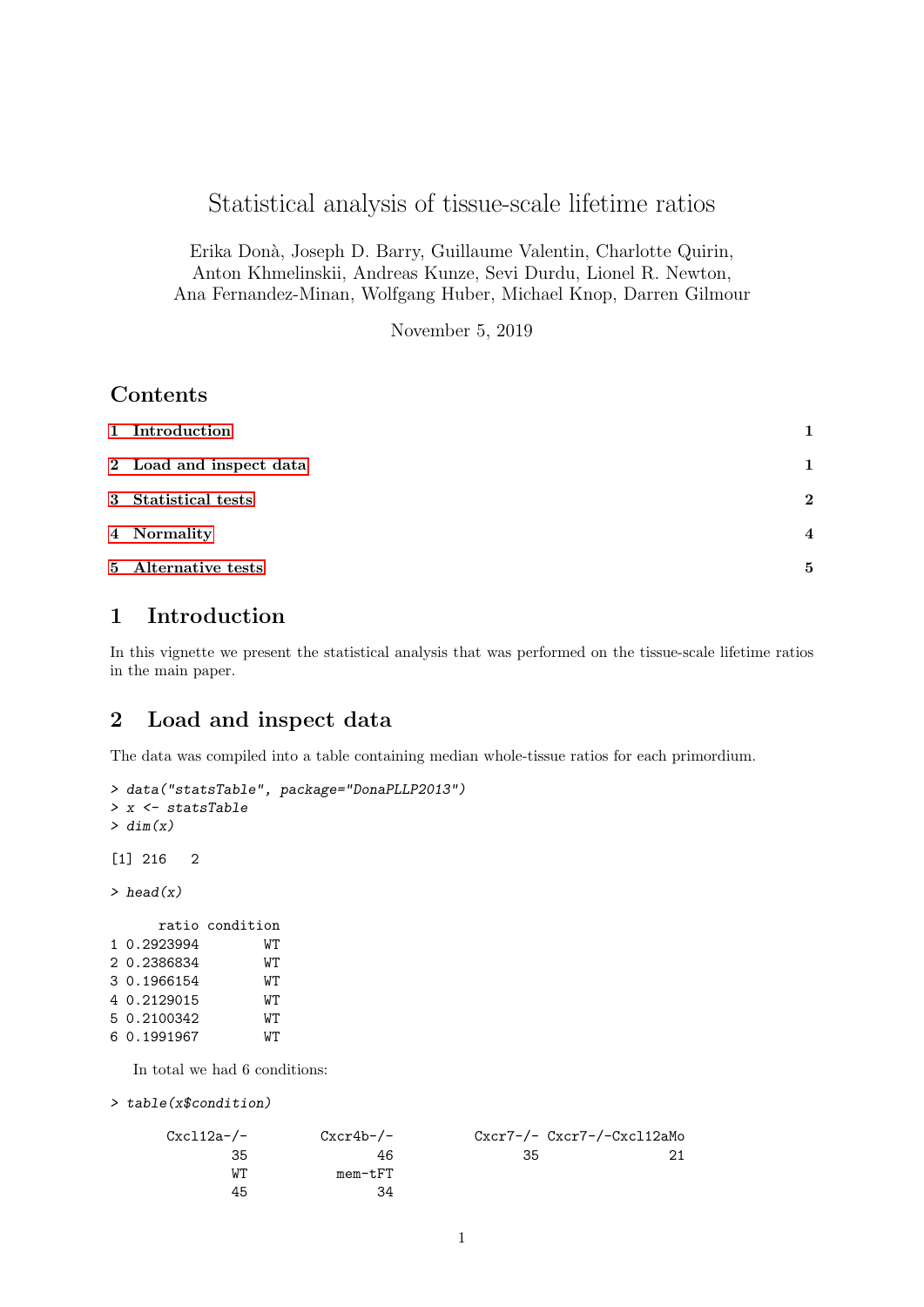- <span id="page-1-1"></span>1. wild-type (WT),
- 2. a mutant of the tagged receptor  $c \, \text{xcr4b-/-}$  (Cxcr4b-/-),
- 3. a mutant of the rear ligand-sequestering receptor  $csc7-/-$  (Cxcr7-/-),
- 4. a cxcr7-/- mutant with an additional morpholino knockdown of the signalling ligand cxcl12a (Cxcr7-  $/$ -Cxcl12aMo),
- <span id="page-1-2"></span>5. a mutant of the signalling ligand cxcl12a, also known as sdf1a (Cxcl12a-/-), and
- <span id="page-1-3"></span>6. a membrane-tethered control protein tagged with the fluorescent timer (mem-tFT).

```
> splitByCond <-split(x$ratio, x$condition)
> plotOrder <- c("WT", "Cxcr4b-/-", "Cxcr7-/-", "Cxcr7-/-Cxcl12aMo", "Cxcl12a-/-",
+ "mem-tFT")
> splitByCond <- splitByCond[plotOrder]
> stripchart(splitByCond, vertical=TRUE, xlab="Condition", ylab="Lifetime Ratio (-)",
```
+ group.names=1:length(splitByCond))



For [1-](#page-1-1)[5,](#page-1-2) the readout was the lifetime-ratio from a cxcr4b receptor tagged with the fluorescent timer, which was expressed from a bacterial artificial chromosome. For [6,](#page-1-3) the readout was the lifetime-ratio from a different, membrane-tethered control protein.

### <span id="page-1-0"></span>3 Statistical tests

We performed two-sided  $t$ -tests for each of the following comparisons of interest.

- 1. WT to Cxcr4b-/-
- 2. WT to Cxcr7-/-
- 3. WT to Cxcl12a-/-
- 4. WT to mem-tFT
- 5. Cxcr7-/- to Cxcr7-/-Cxcl12aMo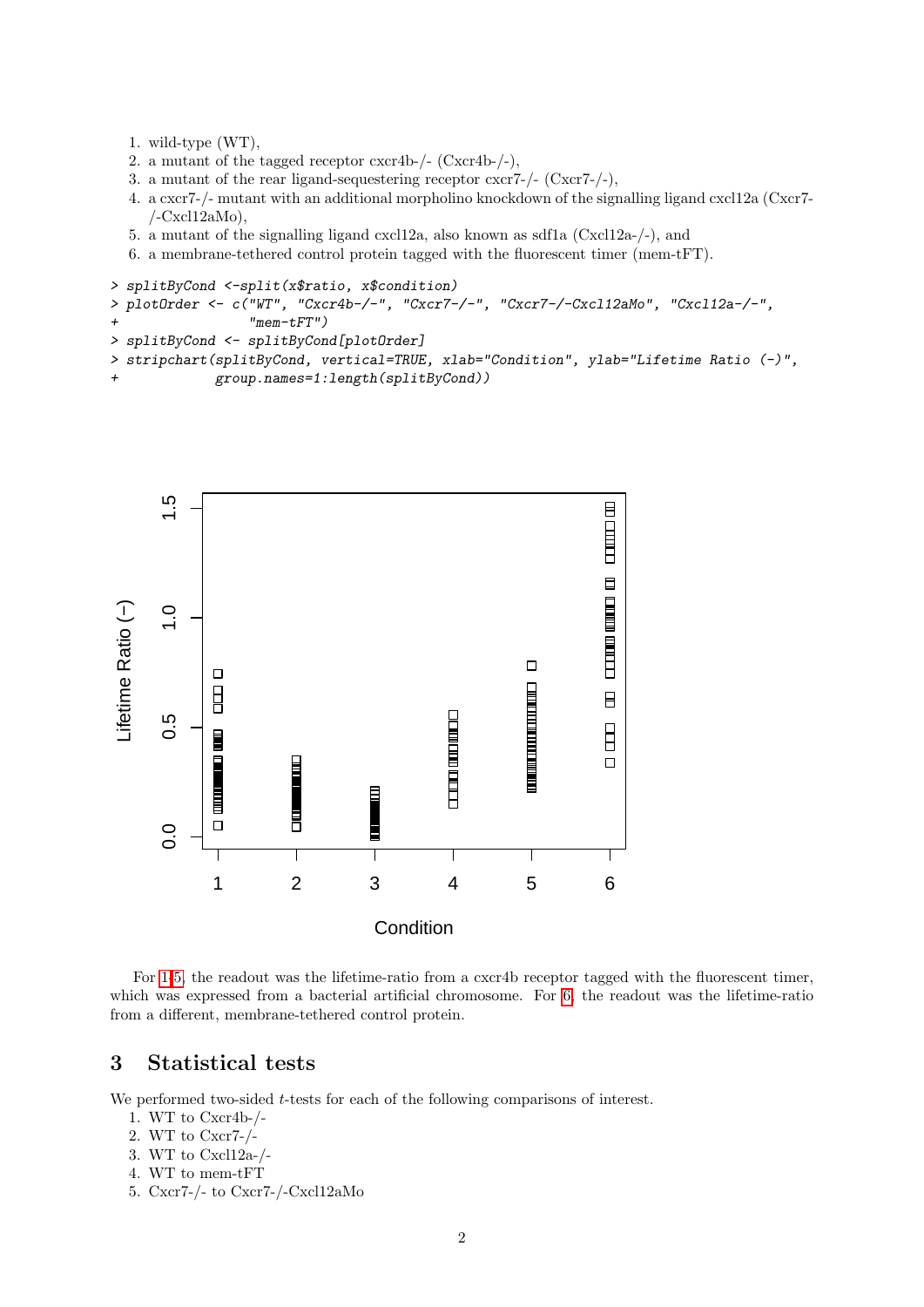```
6. Cxcr4b-/- to Cxcr7-/-
> compareConds <- as.data.frame(
+ matrix(nr=6, data=c("WT", "WT", "WT",
+ "WT", "Cxcr7-/-", "Cxcr7-/-",
+ "Cxcr4b-/-", "Cxcr7-/-", "Cxcl12a-/-",
+ "mem-tFT", "Cxcr7-/-Cxcl12aMo", "Cxcr4b-/-")
         ), stringsAsFactors=FALSE)
> colnames(compareConds) <- c("condition 1", "condition 2")
```
Results from the t-tests were appended to our table.

```
> for (i in seq_len(nrow(compareConds))) {
+ res <- t.test(x$ratio[x$condition == compareConds[i,1]],
+ x$ratio[x$condition == compareConds[i,2]])
+ compareConds[i, "t"] <- res$statistic
+ compareConds[i, "df"] <- res$parameter
+ compareConds[i, "mean 1"] <- res$estimate[1]
+ compareConds[i, "mean 2"] <- res$estimate[2]
+ compareConds[i, "difference in means"] <- res$estimate[2]-res$estimate[1]
+ compareConds[i, "p.value"] <- res$p.value
+ compareConds[i, "method"] <- res$method
+ }
> compareConds
 condition 1 condition 2 that the mean 1 mean 2
1 WT Cxcr4b-/- 4.907150 58.85822 0.3182417 0.2005986
2 WT Cxcr7-/- 9.079875 56.46167 0.3182417 0.1028506
3 WT Cxcl12a-/- -3.599910 73.09063 0.3182417 0.4389546
4 WT mem-tFT -11.643242 44.59746 0.3182417 0.9844275
5 Cxcr7-/- Cxcr7-/-Cxcl12aMo -9.901493 25.21075 0.1028506 0.3537685
6 Cxcr7-/- Cxcr4b-/- -7.778590 78.68026 0.1028506 0.2005986
 difference in means p.value method
1 -0.11764313 7.661584e-06 Welch Two Sample t-test
2 -0.21539114 1.244956e-12 Welch Two Sample t-test
3 0.12071291 5.765433e-04 Welch Two Sample t-test
4 0.66618575 4.098828e-15 Welch Two Sample t-test
5 0.25091794 3.588092e-10 Welch Two Sample t-test
6 0.09774801 2.404200e-11 Welch Two Sample t-test
```
Multiple testing correction was performed using the method of Bonferroni. We noted that since the p-values are so small, this was not a critical step.

> compareConds[, "p.adjusted"] <- p.adjust(compareConds[, "p.value"], + method="bonferroni")

We preferred to view the table in decreasing order of the change in stability.

```
> compareConds[order(compareConds[, "condition 1"],
                compareConds[, "difference in means"], decreasing=TRUE), ]
 condition 1 condition 2 t df mean 1 mean 2
4 WT mem-tFT -11.643242 44.59746 0.3182417 0.9844275
3 WT Cxcl12a-/- -3.599910 73.09063 0.3182417 0.4389546
1 WT Cxcr4b-/- 4.907150 58.85822 0.3182417 0.2005986
2 WT Cxcr7-/- 9.079875 56.46167 0.3182417 0.1028506
5 Cxcr7-/- Cxcr7-/-Cxcl12aMo -9.901493 25.21075 0.1028506 0.3537685
6 Cxcr7-/- Cxcr4b-/- -7.778590 78.68026 0.1028506 0.2005986
 difference in means p.value method p.adjusted
```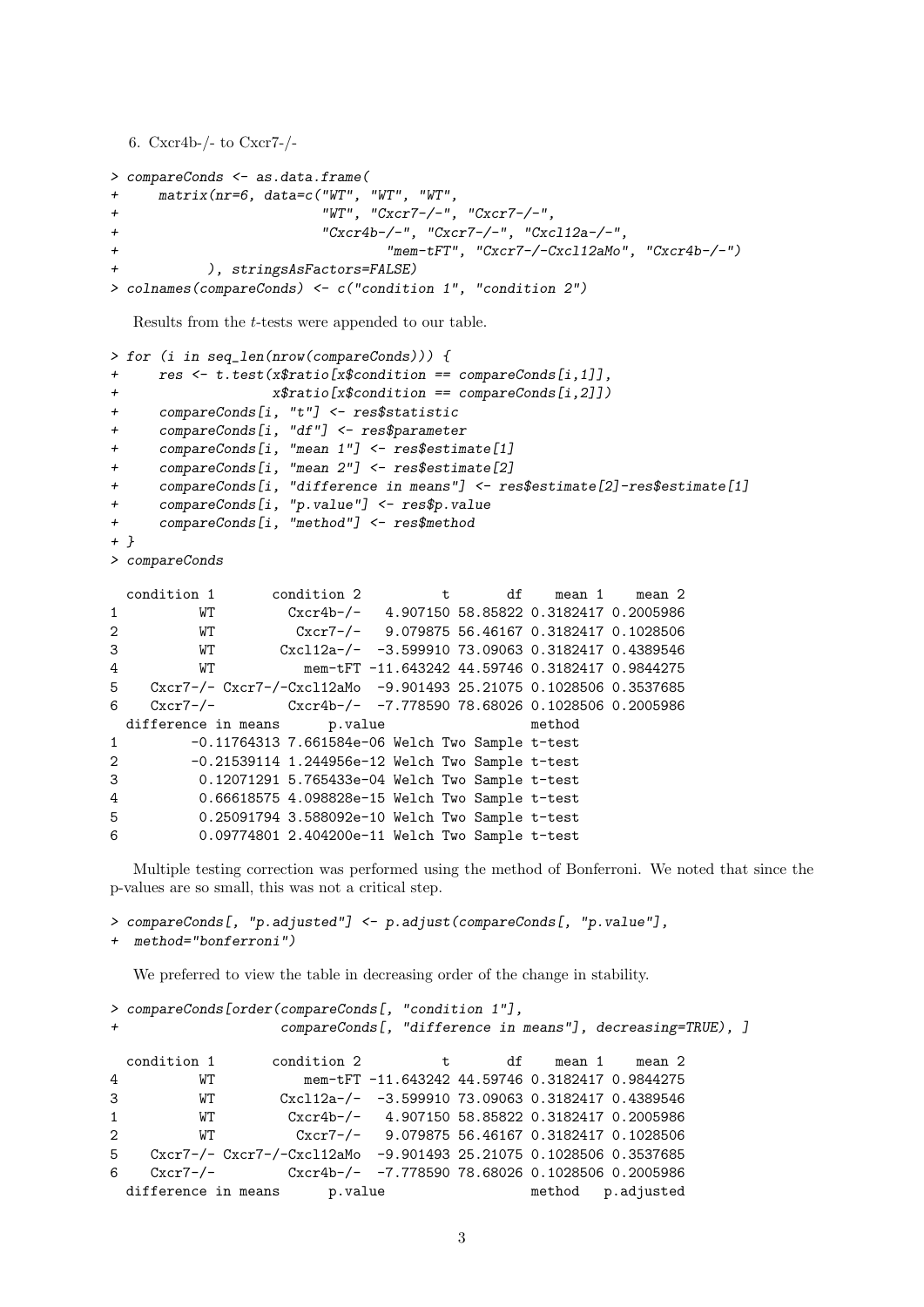| 4            | 0.66618575 4.098828e-15 Welch Two Sample t-test 2.459297e-14    |  |  |  |
|--------------|-----------------------------------------------------------------|--|--|--|
| 3            | 0.12071291 5.765433e-04 Welch Two Sample t-test 3.459260e-03    |  |  |  |
| $\mathbf{1}$ | $-0.11764313$ 7.661584e-06 Welch Two Sample t-test 4.596950e-05 |  |  |  |
| 2            | $-0.21539114$ 1.244956e-12 Welch Two Sample t-test 7.469737e-12 |  |  |  |
| 5            | 0.25091794 3.588092e-10 Welch Two Sample t-test 2.152855e-09    |  |  |  |
| 6            | 0.09774801 2.404200e-11 Welch Two Sample t-test 1.442520e-10    |  |  |  |

# <span id="page-3-0"></span>4 Normality

To assess whether the data were consistent with assumptions of normal distribution, we generated QQplots for each condition individually.

```
> myPlotQQ <- function(residuals, main) {
+ qqnorm(residuals, main=main)
+ qqline(residuals)
+ }
> standardize <- function(x) \{(x-mean(x, na.rm=TRUE))/sd(x, na.rm=TRUE)\}> par(mfrow=c(3, 2))> for (c in unique(x$condition)) {
+ dataPts <- standardize(x[x$condition == c, "ratio"])
+ myPlotQQ(dataPts, c)
+ }
```